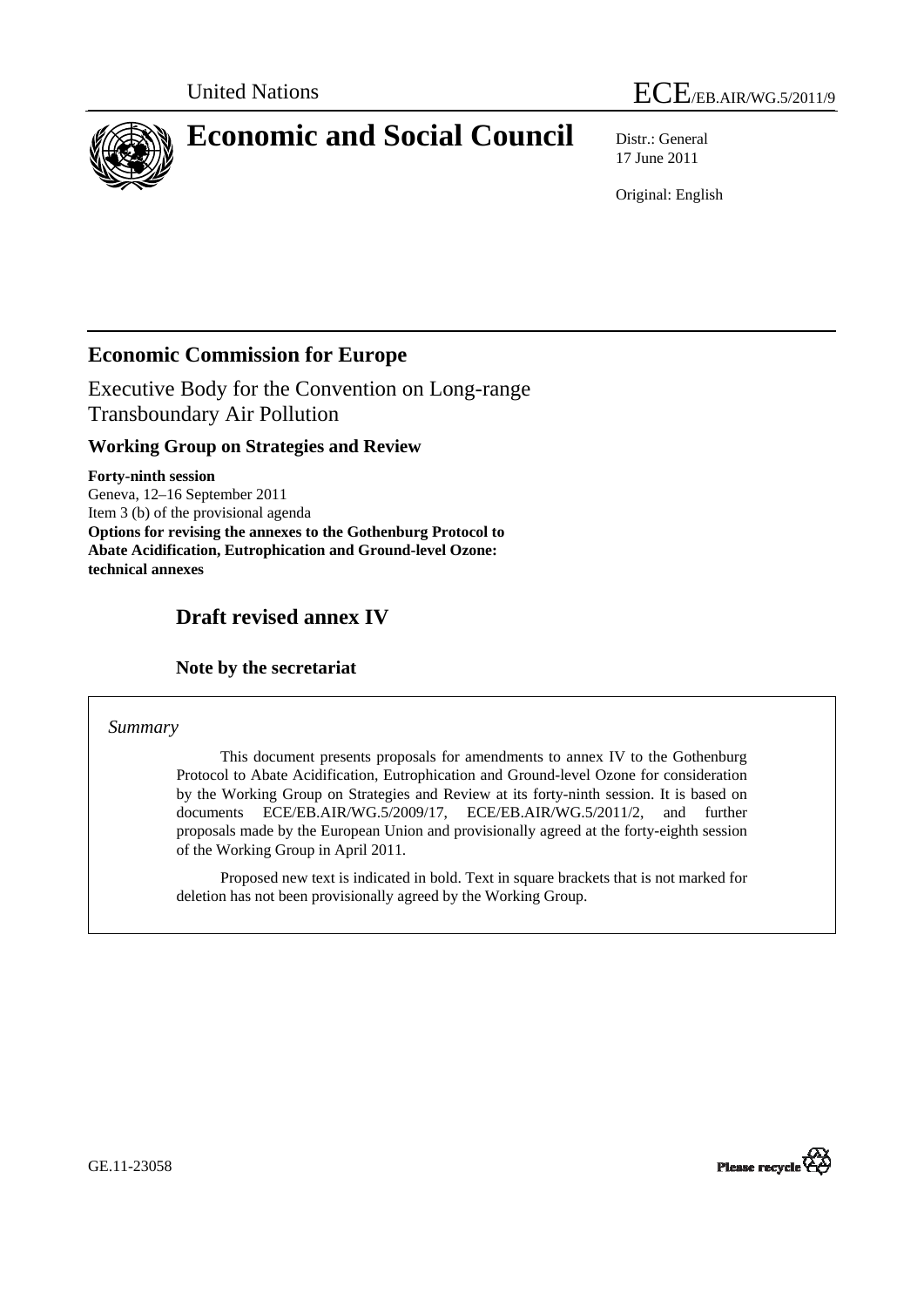## <span id="page-1-0"></span> **Limit values for emissions of sulphur from stationary sources**

1. Section A applies to Parties other than Canada and the United States of America, section B applies to Canada and section C applies to the United States of America.

#### **A. Parties other than Canada and the United States of America**

2. For the purpose of **this** section [A, except tables 3, 4 and 5, – delete] **"emission** limit value" (ELV) means the quantity of [a gaseous substance  $-\underline{\text{delete}}$ ] **SO<sub>2</sub>** (or **SO<sub>x</sub>, where mentioned as such)** contained in the waste gases from an installation that is not to be exceeded. Unless otherwise specified, it shall be calculated in terms of mass of [pollutant – delete]  $SO_2 (SO_x)$  per volume of the waste gases (expressed as mg/m<sup>3</sup>), assuming standard conditions for temperature and pressure for dry gas (volume at 273.15 K, 101.3 kPa). With regard to the oxygen content of the [exhaust – delete] **waste** gas, the values given in the tables below for each source category shall apply. Dilution for the purpose of lowering concentrations of pollutants in waste gases is not permitted. Start-up, shutdown and maintenance of equipment are excluded.

3. [Emissions shall be monitored<sup>[1](#page-1-0)/</sup> in all cases.  $-\text{delete}$ ] Compliance with **ELVs** [limit values – delete]**, minimum desulphurization rates, sulphur recovery rates and sulphur content limit values** shall be verified [. The methods of verification can include continuous or discontinuous measurements, type approval, or any other technically sound method. – delete]**:** 

**(a) Emissions shall be monitored through measurements or through calculations achieving at least the same accuracy. Compliance with ELVs shall be verified through** continuous or discontinuous measurements, type approval, or any other technically sound method. In case of continuous measurements, compliance with the [emission standards – delete] **ELV** is achieved if the validated  $[[daily] - \text{delete}]$  monthly] emission average does not exceed the limit **value** [values – delete]**, unless otherwise specified for the individual source category**. In case of discontinuous measurements or other appropriate determination procedures, compliance with the [emission standards – delete] **ELV** is achieved if the mean value based on an appropriate number of measurements under representative conditions does not exceed the [value of the emission standard  $-$  delete] **ELV**. The inaccuracy of the [continuous and discontinuous  $-$  delete] measurement methods may be taken into account for verification purposes;

**(b) In case of combustion plants applying the minimum rates of desulphurization set out in paragraph 5.1 (b), the sulphur content of the fuel shall also be regularly monitored and the competent authorities shall be informed of substantial changes in the type of fuel used. The desulphurization rates shall apply as monthly average values;** 

 **(c) Compliance with the minimum sulphur recovery rate shall be verified through regular measurements or any other technically sound method;** 

 **(d) Compliance with the sulphur limit values for gas oil shall be verified through regular targeted measurements.** 

<sup>1</sup> [Monitoring is to be understood as an overall activity, comprising measuring or calculating of emissions, mass balancing, etc. It can be carried out continuously or discontinuously. – delete]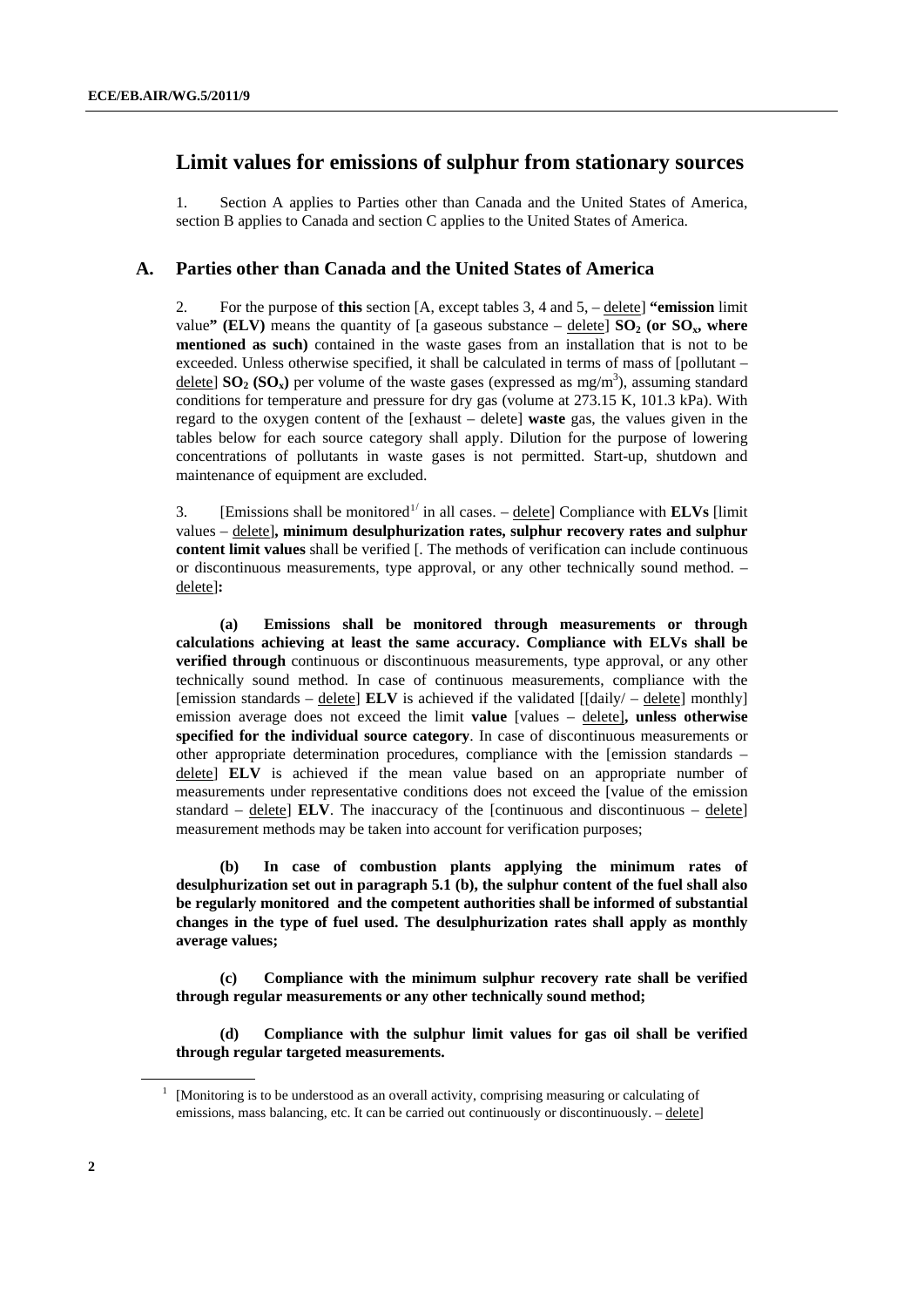4. [Sampling and analysis – delete] **Monitoring** of relevant polluting substances and measurements of process parameters, as well as the quality assurance of automated measuring systems and the reference [measurement methods – delete] **measurements** to calibrate those systems, shall be carried out in accordance with **European Committee for Standardization (**CEN**)** standards. If CEN standards are not available, **International Organization for Standardization** (ISO) standards, national or international standards which will ensure the provision of data of an equivalent scientific quality shall apply.

5. **The following subparagraphs set out** special provisions for combustion plants **referred to in paragraph 7.** [with a rated thermal input exceeding 50 MWth and for combustion plants when combined to a common stack with a total rated input exceeding 50 MWth: – delete]

5.1 The competent authority may grant derogation from the obligation to comply with the emission limit values provided for in paragraph 7 in the following cases:

 $[(a)$  For  $[SO<sub>2</sub>$  in respect of – delete) a combustion plant which to this end normally uses low-sulphur fuel, in cases where the operator is unable to comply with those limit values because of an interruption in the supply of low-sulphur fuel resulting from a serious shortage**;**]

 $[(b)$  For  $[SO_2]$  in respect of – delete] a combustion plant firing indigenous solid fuel, which cannot comply with the emission limit values [for  $SO_2$  – delete] provided for in paragraph 7[; – delete]**,** instead at least **the** following **limit values for the** rates of desulphurization have to be met:

[Existing plants: 50–300 MWth: 92 % – delete]

- **(i) Existing plants: 50–100 MWth: 80%;**
- **(ii) Existing plants: 100–300 MWth: 90%;**
- **(iii)** New plants: 50–300 MWth: **93**%**;**
- **(iv)** Existing plants: > 300 MWth: [96 % delete] **95** %**;**
- **(v)** New plants: > 300 MW: 97%**;**]

 [(c) For combustion plants **normally** using [only / mainly – delete] gaseous fuel which have to resort exceptionally to the use of other fuels because of a sudden interruption in the supply of gas and for this reason would need to be equipped with a waste gas purification facility**;**]

 [(d) For **existing** combustion plants not operated more than **17,500** operating hours, starting from **1 January 2016** and ending no later than **31 December 2023;**]

 [(e) For existing combustion plants using solid or liquid fuels not operated more than 1,500 operating hours per year as a rolling average over a period of five years**,**[; delete] instead **the** following [emission limit values – delete] **ELVs** apply:

(i) For solid fuels: **800 mg/m<sup>3</sup>;** [option  $1 = 800$  mg/Nm<sup>3</sup>; option  $2 = 800$ mg/Nm<sup>3</sup>; option  $3 = 2000$  mg/Nm<sup>3</sup> – delete]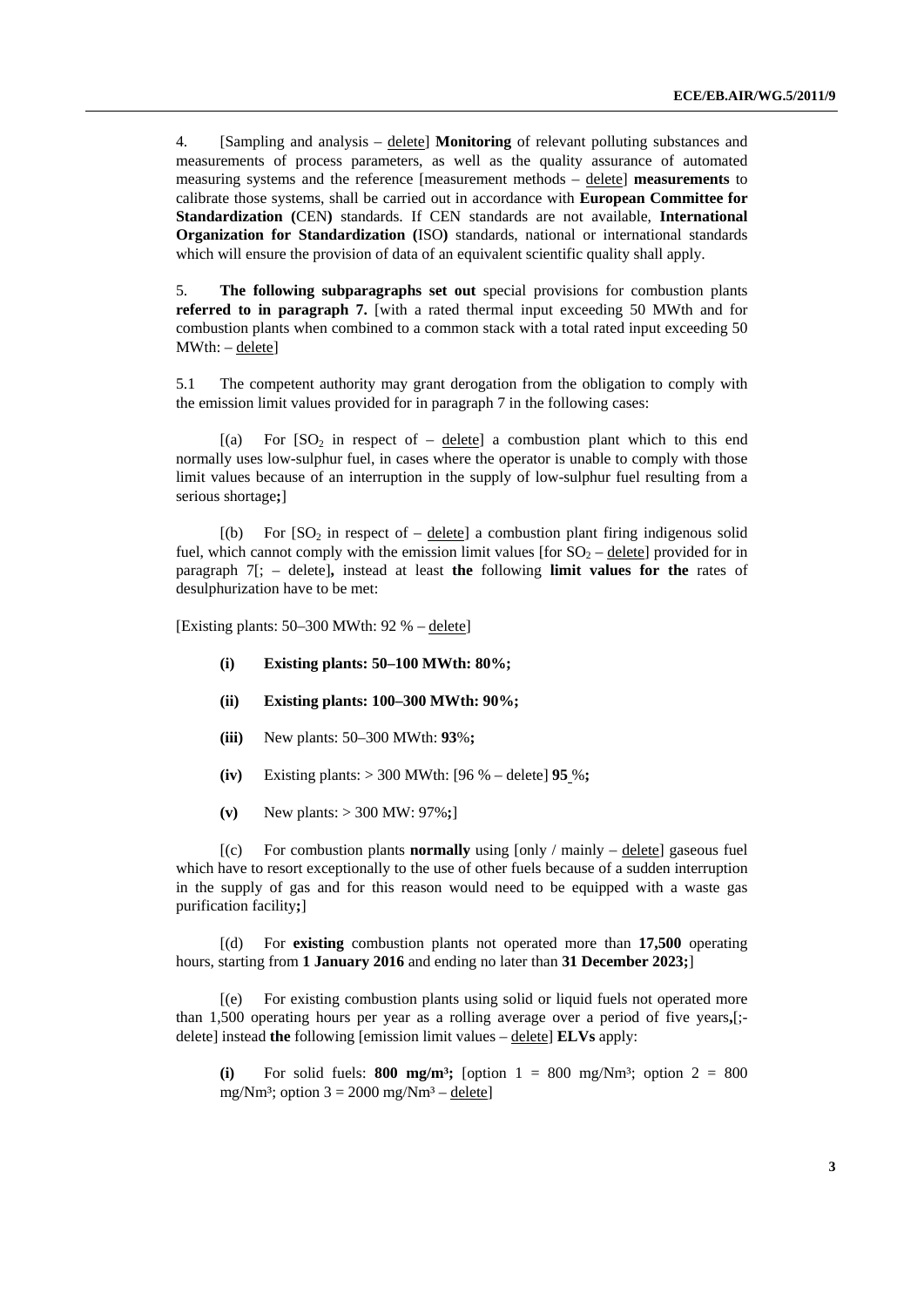**(ii)** For liquid fuels: **850 mg/m<sup>3</sup>** [option  $1 = 850$  mg/Nm<sup>3</sup>; option  $2 = 850$ mg/Nm<sup>3</sup>; option  $3 = 1700$  mg/Nm<sup>3</sup> $] -$  delete] **for plants with a rated thermal input not exceeding 300 MWth and 400 mg/m³ for plants with a rated thermal input greater than 300 MWth.**]

5.2 Where a combustion plant is extended by at least 50MWth, the [emission limit value – delete] **ELV** specified in paragraph 7 for new installations shall apply to the extensional part [and to the part of the plant – delete] affected by the change.

5.3 Parties shall ensure that provisions are made in the permits for procedures relating to malfunction or breakdown of the abatement equipment.

<span id="page-3-0"></span>5.4 In the case of a multi-fuel firing combustion plant involving the simultaneous use of two or more fuels, the competent authority shall **determine the ELV as the weighted average of the ELVs for the individual fuels, on the basis of the thermal input delivered by each fuel** [provide rules for setting the emission limit values – delete].

6. **Parties may apply rules by which combustion plants and process plants within a mineral** [Mineral – delete] oil **refinery** [refineries – delete] may be exempted from compliance with the individual SO<sub>2</sub> limit values set out in this annex, provided that they **are** complying with **a** [the overall –  $\underline{\text{delete}}$ ] **bubble**  $SO_2$  limit value [ $\text{-} \underline{\text{delete}}$ ] **determined on the basis of the best available techniques** [set in table 1. Following alternative bubble SO2 limit value may be used, referring to the sum of the emissions from all combustion plants and process installations expressed as an average concentration and at a reference oxygen content of  $[3\%]$  – delete].

[*Table 1. Suggested options for limit values for SO2 emissions released from refineries using the bubble concept:* 

| Plant type           | ELV for $SO_2$ [(mg/Nm <sup>3</sup> )] |          |          |  |
|----------------------|----------------------------------------|----------|----------|--|
|                      | Option 1                               | Option 2 | Option 3 |  |
| Mineral oil refinery | 200                                    | 600      | 1000     |  |

– delete]

7. Combustion plants [(boilers and process heaters) – delete] with a rated thermal input exceeding 50 MWth [or combustion plants when combined to a common stack with a total rated input exceeding 50 MWth – delete]:**[2](#page-3-0)**

<sup>2</sup> **The rated thermal input of the combustion plant is calculated as the sum of the input of all units connected to a common stack.** Individual [combustion plants – delete] **units** below 15 MWth shall not be considered **when calculating** [to calculate – delete] the total rated **thermal** input.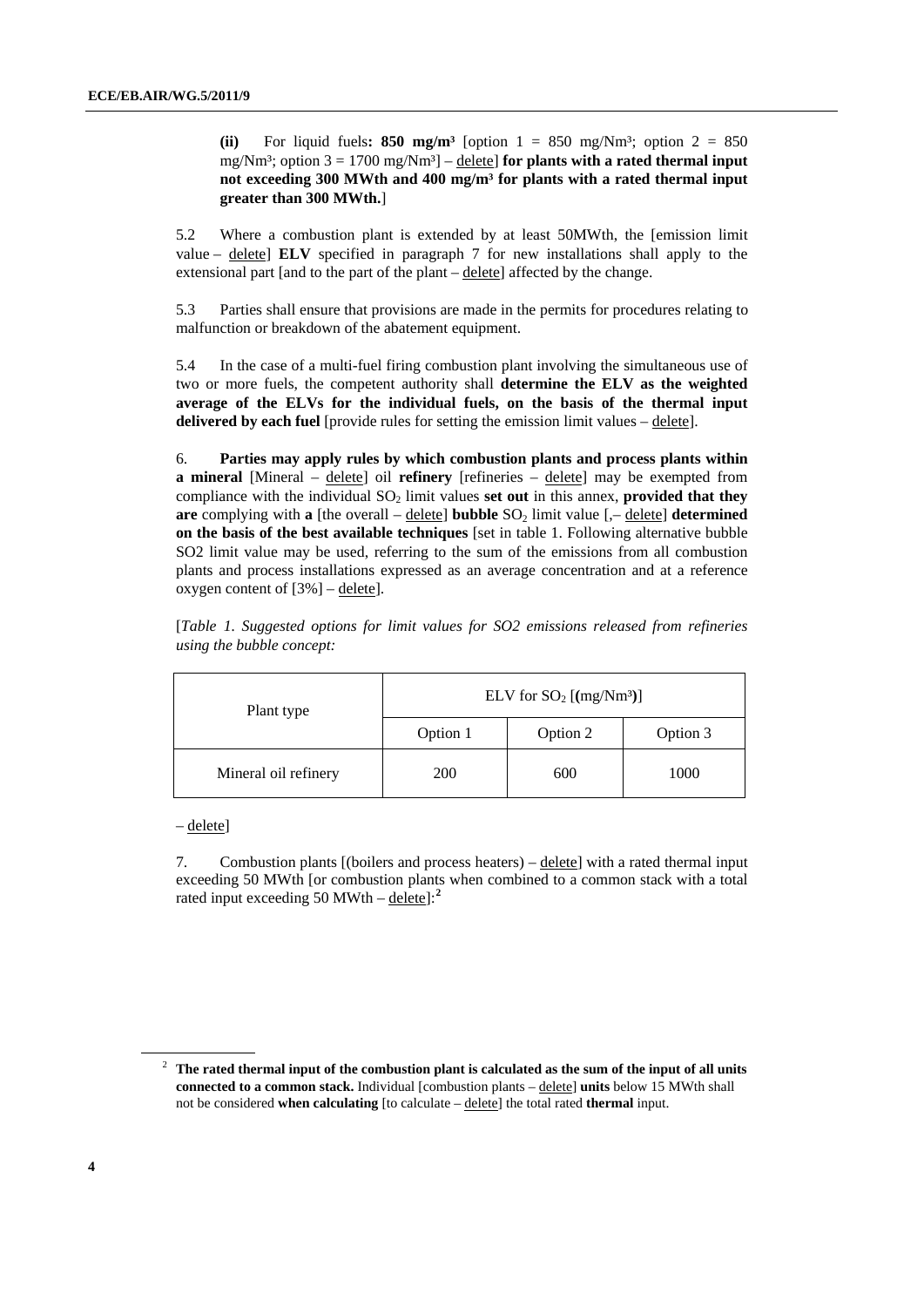| Fuel type   | Thermal<br>input                                                                                                    | ELV for $SO_2$ mg/m <sup>3</sup> [mg/Nm <sup>3</sup> – delete] <sup>b/</sup>             |                                                                                                                            |                                                                                                |  |
|-------------|---------------------------------------------------------------------------------------------------------------------|------------------------------------------------------------------------------------------|----------------------------------------------------------------------------------------------------------------------------|------------------------------------------------------------------------------------------------|--|
|             | [ (MWth)]                                                                                                           | [Option 1-delete]                                                                        | Option 2                                                                                                                   | Option 3                                                                                       |  |
| Solid fuels | $50 - 100$                                                                                                          | [New plants:<br>300 (coal, lignite)<br>$250$ (peat)<br>$100$ (biomass) $-$<br>delete]    | New plants:<br>400 (coal, lignite and<br>other solid fuels)<br>300 (peat)<br>$[150 (biomass) -$<br>delete]                 | New plants:<br>$[850$ (coal,<br>lignite)<br>$850$ (peat) –<br>delete]<br>200 (biomass)         |  |
|             |                                                                                                                     | [Existing plants:<br>300 (coal, lignite)<br>250 (peat)<br>$100$ (biomass) $-$<br>delete] | Existing plants:<br>400 (coal, lignite and<br>other solid fuels)<br>300 (peat)<br>$[150 - \text{delete}]$ 200<br>(biomass) | [Existing plants:<br>2000 (coal,<br>lignite)<br>2000 (peat)<br>$2000$ biomass) $-$<br>delete]  |  |
|             | $100 - 300$                                                                                                         | [New plants:<br>150 (coal, lignite)<br>300 (peat)<br>$100$ (biomass) $-$<br>delete]      | New plants:<br>200 (coal, lignite and<br>other solid fuels)<br>300 (peat)<br>$[150 (biomass) -$<br>delete]                 | [New plants:<br>200 (coal, lignite)<br>$300$ (peat) –<br>delete]<br>200 (biomass)              |  |
|             |                                                                                                                     | [Existing plants:<br>150 (coal, lignite)<br>250 (peat)<br>$100$ (biomass) $-$<br>delete] | Existing plants:<br>250 (coal, lignite and<br>other solid fuels)<br>300 (peat)<br>$[150 - \text{delete}]$ 200<br>(biomass) | [Existing plants:<br>2000 (coal,<br>lignite)<br>2000 (peat)<br>$2000$ (biomass) $-$<br>delete] |  |
|             | [New plants:<br>(FBC: 150)<br>100 (peat)<br>(FBC:100)<br>delete]<br>$>300$<br>(FBC: 150)<br>$100$ (peat)<br>delete] | 100 (coal, lignite)<br>$100$ (biomass) –                                                 | New plants:<br>150 (coal, lignite and<br>other solid fuels)<br>(FBC: 200)<br>150 (peat)<br>(FBC: 200)<br>150 (biomass)     | [New plants:<br>200 (coal, lignite)<br>200 (peat)<br>$200$ (biomass) $-$<br>delete]            |  |
|             |                                                                                                                     | [Existing plants:<br>100 (coal, lignite)<br>$100$ (biomass) $-$                          | Existing plants:<br>200 (coal, lignite and<br>other solid fuels)<br>200 (peat)<br>$[150 - \text{delete}]$ 200<br>(biomass) | [Existing plants:<br>1200 (coal,<br>lignite)<br>1200 (peat)<br>$1200$ (biomass) $-$<br>delete] |  |

*Table 1.* [2. Suggested options for – delete] Limit values for SO<sub>2</sub> emissions [released – delete] *from* [*boilers and process heaters* – delete] *combustion plants a/*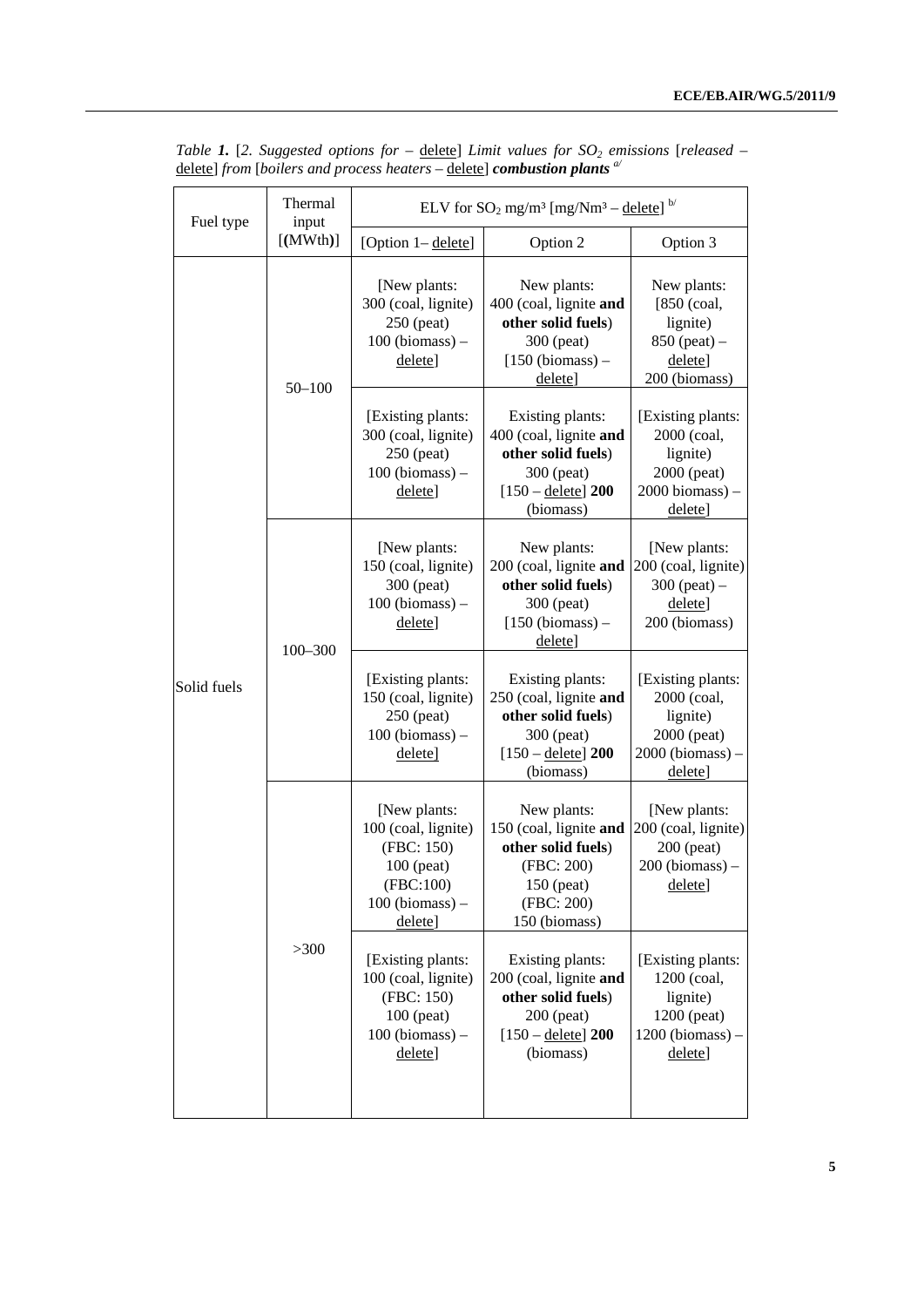| Fuel type                                                                   | Thermal<br>input   | ELV for $SO_2$ mg/m <sup>3</sup> [mg/Nm <sup>3</sup> – delete] <sup>b/</sup> |                                                                                                   |                                       |  |
|-----------------------------------------------------------------------------|--------------------|------------------------------------------------------------------------------|---------------------------------------------------------------------------------------------------|---------------------------------------|--|
|                                                                             | $[$ (MWth)]        | [Option 1-delete]                                                            | Option 2                                                                                          | Option 3                              |  |
|                                                                             | $50 - 100$         | [New plants:<br>$200 -$ delete]                                              | New plants:<br>350                                                                                | [New plants:<br>$850 -$ delete]       |  |
|                                                                             |                    | [Existing plants:<br>$200 -$ delete]                                         | Existing plants:<br>350                                                                           | [Existing plants:<br>$1700 -$ delete] |  |
|                                                                             |                    | [New plants:<br>$150 -$ delete]                                              | New plants:<br>200                                                                                | [New plants:<br>$400 -$ delete]       |  |
| Liquid fuels                                                                | $100 - 300$        | [Existing plants:<br>$150 -$ delete]                                         | Existing plants:<br>250                                                                           | [Existing plants:<br>$1700 -$ delete] |  |
|                                                                             |                    | [New plants:<br>$100 -$ delete]                                              | New plants:<br>150                                                                                | New plants:<br>200                    |  |
|                                                                             | >300               | [Existing plants:<br>$100 -$ delete]                                         | Existing plants:<br>200                                                                           | Existing plants:<br>1,700             |  |
| Gaseous fuels                                                               | >50                | [New plants:<br>$10 -$ delete]                                               | [New plants:<br>$20 -$ delete]                                                                    | New plants:<br>35                     |  |
| in general                                                                  |                    | [Existing plants:<br>$10 -$ delete]                                          | [Existing plants:<br>$30 -$ delete]                                                               | Existing plants:<br>35                |  |
| Liquefied gas                                                               | >50                | [New plants:<br>$5 -$ delete]                                                | New plants:<br>5                                                                                  | [New plants:<br>$5 -$ delete]         |  |
|                                                                             |                    | [Existing plants:<br>$5 -$ delete]                                           | Existing plants:<br>5                                                                             | [Existing plants:<br>$5 -$ delete]    |  |
| $[Low-$<br>calorific-<br>value gases <sup>c</sup> /                         |                    | [New plants:<br>$200 -$ delete]                                              | New plants:<br>$200$ for<br>blast furnace gas<br>400 for coke oven gas                            | [New plants:<br>$400 -$ delete]       |  |
| - delete]<br>Coke oven<br>gas or blast<br>furnace gas                       | >50                | [Existing plants:<br>$200 -$ delete]                                         | Existing plants:<br>$[250 - \text{delete}]$ 200 for<br>blast furnace gas<br>400 for coke oven gas | [Existing plants:<br>$800 -$ delete]  |  |
| <b>Gasified</b><br>refinery<br>residues                                     | > 50               |                                                                              | New plants:<br>35                                                                                 | <b>Existing plants:</b><br>800        |  |
| [Low<br>calorific                                                           |                    | [New plants:<br>$200 -$ delete]                                              | [New plants:<br>$200 -$ delete]                                                                   | [New plants:<br>$200 -$ delete]       |  |
| gases from<br>blast furnace<br>and BOF-<br>delete]                          | $[>50-$<br>delete] | [Existing plants:<br>$200 -$ delete]                                         | [Existing plants:<br>$400 -$ delete]                                                              | [Existing plants:<br>$800 -$ delete]  |  |
| fluidized bed combustion (circulating, pressurized, bubbling)<br><b>FBC</b> |                    |                                                                              |                                                                                                   |                                       |  |

 $\frac{a}{a}$  In particular, the [limit values – delete] **ELVs** shall not apply to:

[- Plants where the combustion process is an integrated part of a specific production, for example the coke oven used in the Iron and Steel industry and glass and ceramics production plants; – delete]

- Plants in which the products of combustion are used for direct heating, drying, or any other treatment of objects or materials;

Post-combustion plants designed to purify the waste gases by combustion which are not operated as independent combustion plants;

Facilities for the regeneration of catalytic cracking catalysts;

- Facilities for the conversion of hydrogen sulphide into sulphur;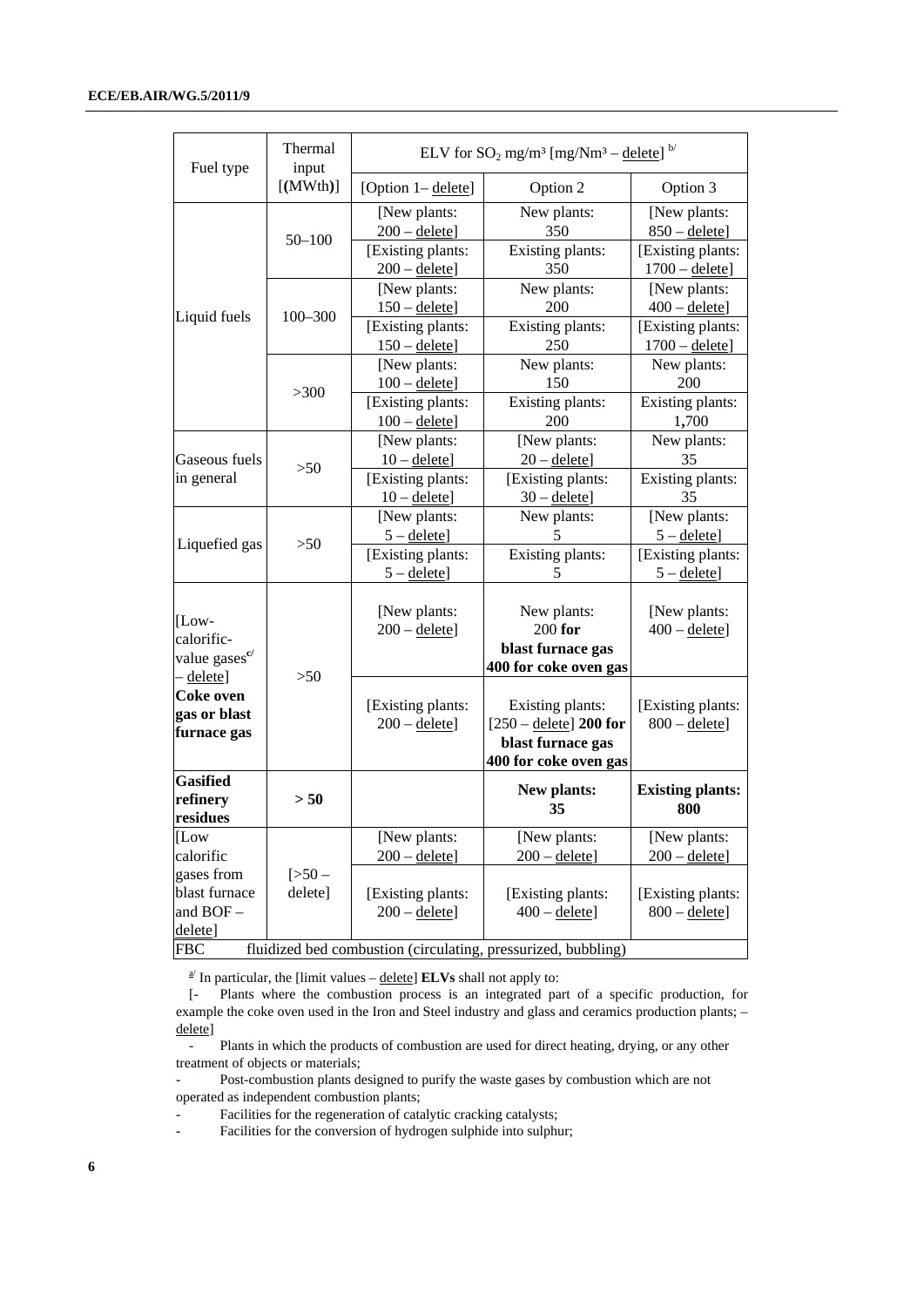Reactors used in the chemical industry;

Coke battery furnaces;

Cowpers;

[Recovery boilers] for black liquor – delete] within installations for the production of pulp;]

Waste incinerators; and

Plants powered by diesel, petrol or gas engines or by combustion turbines, irrespective of the fuel used.

[- Combustion plants running less than 500 hours a year. - delete]

<sup> $\frac{b'}{c}$ </sup> The O<sub>2</sub> reference content is 6% for solid fuels and 3% for [others – delete] **liquid and gaseous fuels**.

 $\underline{f}^{\leq}$  e.g. gasification of refinery residues or coke oven gas – delete]

8. Gas oil:

|  | Table 2. [3. Suggested options for – delete] Limit values for the sulphur content of gas oil $\mathbb{R}^d$ |  |  |  |  |
|--|-------------------------------------------------------------------------------------------------------------|--|--|--|--|
|  |                                                                                                             |  |  |  |  |

|         | Sulphur content (per cent by weight) |
|---------|--------------------------------------|
| Gas oil | < 0.10                               |

a/"Gas oil" means any petroleum**-derived liquid fuel, excluding marine fuel, falling within CN code 2710 19 25, 2710 19 29, 2710 19 45 or 2710 19 49, or any petroleum-derived liquid fuel, excluding marine fuel, of which less than 65% by volume (including losses) distils at 250° C and of which at least 85% by volume (including losses) distils at 350° C by the ASTM D86 method. Diesel fuels, i.e., gas oils falling within CN code 2710 19 41 and used for self-propelling vehicles, are excluded from this definition**[product within HS 2710, or any petroleum product which, by reason of its distillation limits, falls within the category of middle distillates intended for use as fuel and of which at least 85 per cent by volume, including distillation losses, distils at  $350^{\circ}C -$  delete]. Fuels used in [on-road and – delete] non-road **mobile machinery** [vehicles – delete] and agricultural tractors are **also** excluded from this definition. [Gas oil intended for marine use is included in the definition if it meets the description above or it has a viscosity or density falling within the ranges of viscosity or density defined for marine distillates in table I of ISO 8217 (1996) – delete].

9. Mineral oil and gas refineries:

[Claus plant - delete] **Sulphur recovery units**: for plant**s** that produces more than 50 **Mg** of sulphur a day:

| Plant type     | [Efficiency for sulphur recovery– delete] Minimum<br>sulphur recovery rate <sup>a/</sup><br>% |                   |                 |  |  |
|----------------|-----------------------------------------------------------------------------------------------|-------------------|-----------------|--|--|
|                | [Option 1– delete]                                                                            | Option 2          | Option 3        |  |  |
| New plant      | $[99.9 - delete]$                                                                             | $[99.8 - delete]$ | 99.5            |  |  |
| Existing plant | $[99.5 -$ delete]                                                                             | 98.5              | $[97 -$ delete] |  |  |

*Table 3. [4. Suggested options for Limit values for*  $SO<sub>2</sub>$  *emissions released from – delete] Limit value expressed as a minimum sulphur recovery rate of sulphur recovery units* 

<sup>a</sup> The sulphur recovery rate is the percentage of the imported H<sub>2</sub>S converted to elemental sulphur as a yearly average.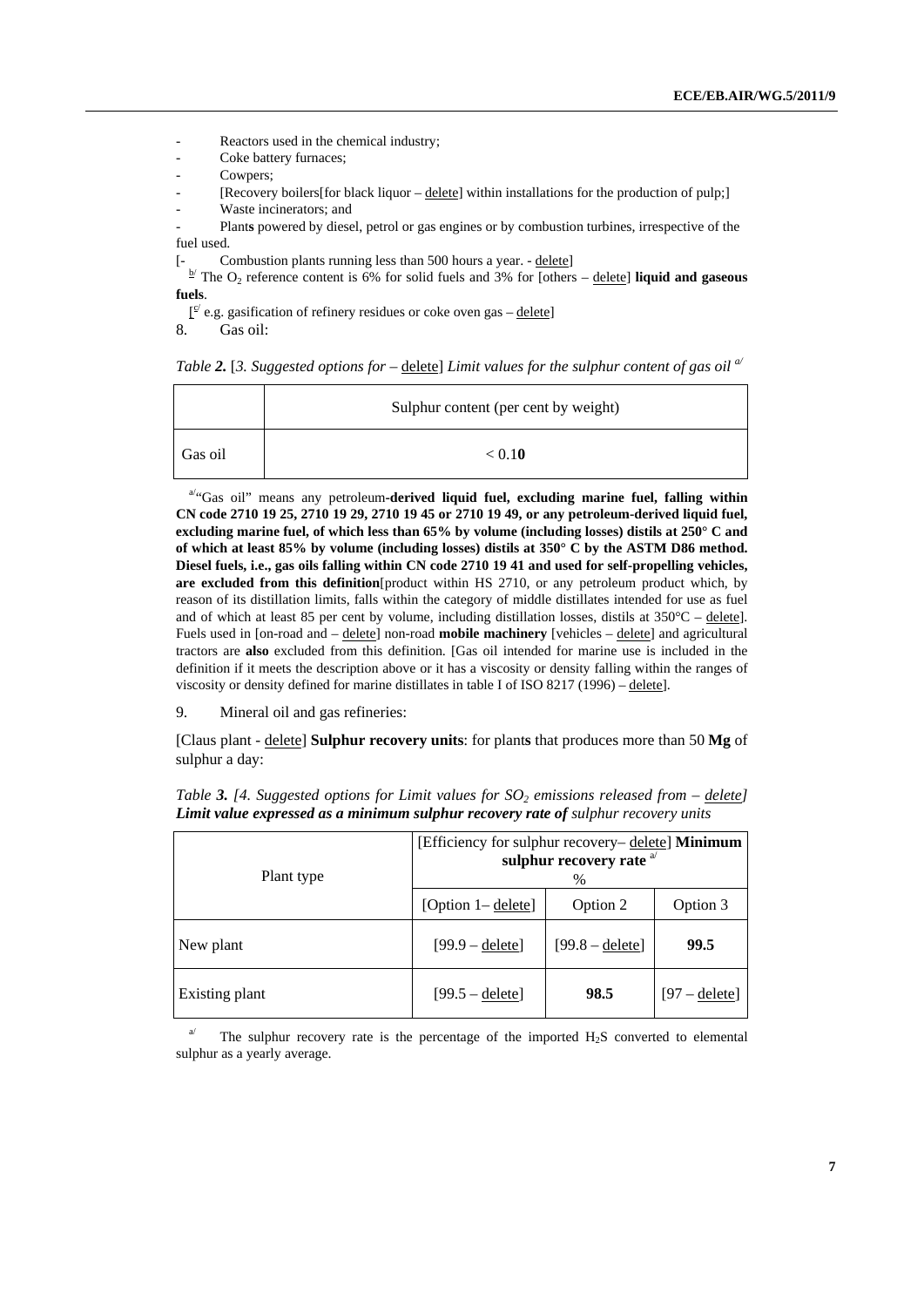#### 10. Titanium dioxide production:

| Table 4. [5. Suggested options for – delete] Limit values for $SO_x$ emissions released from |  |  |
|----------------------------------------------------------------------------------------------|--|--|
| <i>titanium dioxide production (annual average)</i>                                          |  |  |

| Plant type                       | ELV for $SO_x$ (expressed as $SO_2$ ) [(kg/t of TiO <sub>2</sub> )] |          |                       |  |  |
|----------------------------------|---------------------------------------------------------------------|----------|-----------------------|--|--|
|                                  | [Option $1 -$ delete]                                               | Option 2 | $[Option 3 - delete]$ |  |  |
| Sulphate process, total emission | $[3 -$ delete]                                                      | 6        | $[10 -$ deletel       |  |  |
| Chloride process, total emission | $[1.5 -$ delete]                                                    | 1.7      | $[3 -$ deletel        |  |  |

#### **B. Canada**

**11.** [13. Limit values for controlling emissions of sulphur dioxide from new stationary sources in the following stationary source category will be determined on the basis of available information on control technology and levels**,** including limit values applied in other countries and the following document: Canada Gazette, Part I. Department of the Environment. Thermal Power Generation Emissions – National Guidelines for New Stationary Sources. May 15, 1993. pp. 1633-1638. – delete] [**Limit values for controlling emissions of sulphur oxides will be determined for stationary sources, as appropriate, taking into account information on available control technologies, limit values applied in other jurisdictions, and the documents below. These documents vary in the degree to which they are mandatory, and in some cases the authority for implementation is not at the federal level, but rests with sub-national jurisdictions. The inclusion of a particular document should not be understood to imply that Canada agrees to be bound by it under the Gothenburg Protocol:**

**(a) Order Adding Toxic Substances to Schedule 1 to the Canadian Environmental Act, 1999. SOR/2011-34;** 

**(b) Proposed Regulation, Order Adding Toxic Substances to Schedule 1 to the Canadian Environmental Protection Act, 1999;** 

**(c) New Source Emission Guidelines for Thermal Electricity Generation;** 

**(d) National Emission Guidelines for Stationary Combustion Turbines. PN1072; and** 

**(e) [Operating and Emission Guidelines for Municipal Solid Waste](http://www.ccme.ca/assets/pdf/pn_1085_e.pdf)  [Incinerators. PN1085.](http://www.ccme.ca/assets/pdf/pn_1085_e.pdf)** ]

#### **C. United States of America**

**12.** [14. – delete] Limit values for controlling emissions of sulphur dioxide from new stationary sources in the following stationary source categories are specified in the following documents:

(a) Electric Utility Steam Generating Units — 40 Code of Federal Regulations (C.F.R.) Part 60, Subpart D, and Subpart Da;

(b) Industrial-Commercial-Institutional Steam Generating Units — 40 C.F.R. Part 60, Subpart Db, and Subpart Dc;